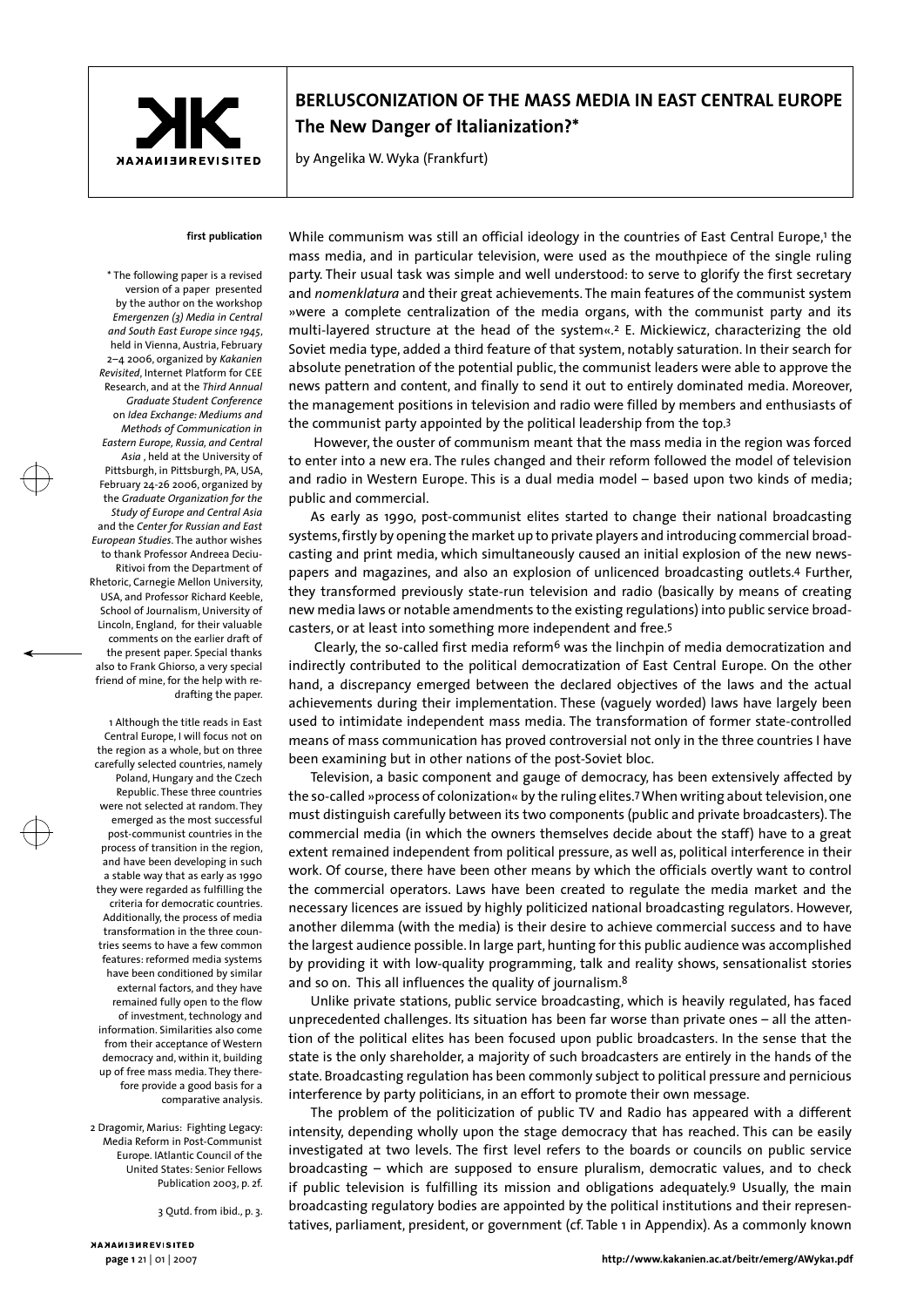

4 For instance, in Poland by early 1993, just two years after the abolition of formal censorship, there existed 57 pirate television stations. Taken from *Television across Europe: Regulation, Policy and Independence. Summary Monitoring Reports* 2005, (Open Society Institute and EU Monitoring and Advocacy Program), p. 35.

5 The BBC (*British Broadcasting Corporation*) and its German offspring, the Consortium of public-law broadcasting institutions of the Federal Republic of Germany – ARD (*Arbeitsgemeinnschaft der öffenlichrechtlichen Rundfunkkanstalten der Bundesrepublik Deutschland*)*,* served as models for reformed television and radio systems in most countries of the region. However, the BBC's ideal has never been achieved by the Central Eastern European young democracies.

6 This term was used by two Hungarian media researchers: Bajomi-Lázár, Peter/Sükösd, Miklós: The Second Wave of Media Reform in East Central Europe. In: Bajomi-Lazar, P./Sukosd, M. (Eds.): Reinventing Media: Media Policy Reform in East Central Europe. Budapest: Central European UP 2003, pp. 13-27.

7 Dobek-Ostrowska, Bogusława: Media masowe i aktorzy polityczni w świetle studiów nad komunikowaniem politycznym [Mass Media and Political Actors in the Light of Studies on Political Communication]. Wrocław: Wydawnictwo Uniwersytetu Wrocławskiego 2004, p. 178.

8 I have written widely on the problems of commercialization of the mass media in the region. Cf. for instance Wyka, Angelika: Good and Reliable Watchdogs of Democracy? Ethics and Journalism: Case Studies from Poland, Hungary and the Czech Republic (2005). In: http://www.eumap.org/journal/ submitted/wyka.pdf; Wyka, A.: What Are Journalists For in Central Eastern Eorope? (2006) presentation made to the Conference *Inclusion/Exclusion* at the School of Slavonic and East European Studies, University College London, London, February 16-18, 2006.

9 Public service broadcasters are required not only in Poland, Hungary and the Czech Republic but in most of the countries to do the following: (1) to broadcast independent, accurate, impartial, balanced, objective news and information; (2) to ensure diversity of programming and viewpoints; (3) to broadcast a certain proportion of news, cultural, artistic, educational, minority, religious, children's and entertainment programming; (4) to promote local culture and values; (5) fact, their nomination is based upon the criterion of membership of a political party and/or political sympathy. The councils of public service broadcasting, in turn, appoint the General Director of radio or television, who then selects her/his management. The state (ruling elites) plays the role of an »occult manager«,10 a mixture of parliamentary intervention, government action, and union behaviour, closely controlling the public service broadcasters. Thus, the transformation of State-run Television and Radio into Public Service entities – is more formal than substantial.

The second level of politicization refers to the media content and the control of political messages. This is gained by appointing the key staff of the media organizations directly by the broadcasting councils, and indirectly by the politicians. The process undertaken in Poland is an interesting example of this. Under the *Broadcasting Act*, the *National Broadcasting Council* (*Krajowa Rada Radiofonii i Telewizji* – KRRiT) members are supposed to be chosen »from persons with a distinguished record of knowledge and experience in mass media«, and members are commonly obliged to refrain from being active in any political party.11 However, in reality, the *National Broadcasting Council* has not been appointed on the basis of expert qualifications or experience, but rather of their political affiliation to the party (parties) that controls the Parliament, the Senate (the upper chamber of the Parliament) and the Presidency.12

In Hungary (a country where there has been a bitter media war between political elites and the journalistic community<sup>13</sup>) the transformation of state-owned television into a public service has constantly been disrupted by political interference. According to data provided by the NGO *Freedom House*, media freedom was far more frequently challenged in this country than in any of the other post-communist countries.14 B. Ociepka, a Polish media expert, in her comparative analysis of Polish, Czech and Hungarian public service broadcasters, noted that although in Hungary a proper legal framework came into force, the practice of the management of broadcasting is closer to a state than a public model.15

The Czech Republic, too, has been broadly affected by the phenomenon of politicization. The situation here is even worse, because public television is not only too politicized but is also plagued by serious financial problems.16 The Czech political elites, headed by W. Klaus and M. Zeman, accused the media of being profoundly partial, and called journalists (who were not afraid to »stand out from the crowd« and aired their own opinions) »the worst enemies of mankind«. Zeman also called Czech journalists »manure and scum, amateurs and graduates of school for retarded people«.16

Even a very cursory look at the situation in the mass media shows that they have remained under governmental supervision and have been dependent upon the parties and ruling elites. I will go further and dare to put forward the following thesis: the mass media themselves, in particular public service broadcasters, have principally been under threat. Instead, the media of mass communication should be the sound and reliable watchdogs of democracy controlling the government and business interests as well as »caring about« the public.

It is often said that the politicization of the mass media in post-Soviet Europe has been one of the major obstacles making the consolidation of democracy more challenging. Some media researchers describe the media system emerging in East Central Europe as a »pluralistic system of a party-oriented mass media promoting a set of political interests or views«.17

This is nothing less than the so-called *Italianization of the mass media*. This kind of media system is associated with Italy because it reflects what happened in the country during the 1990s. The phenomenon of Italianization of the mass media has been described in depth by the Italian researcher, P. Mancini. Its main characteristics are as follows:

- (1) strong state control of mass media exists;
- (2) the degree of mass media partisanship is also strong (cf. Table 2 in Appendix);
- (3) equally strong is the degree of media-political elites integration, and the mediums of mass communication overtly support the politicians at the different levels, i.e. organizational, economic, professional, ideological, etc.;
- (4) the absence of a consolidated and shared independent professional ethics.18

Slavko Splichal, a Ljubljana-based media researcher, taking his idea from Mancini, came to the conclusion that Central Eastern European media have been developing along Italian lines.19 In addition, he wrote that post-socialist media are in a similar position to those in Italy in the 1980s because of the instability of political systems, which represent a kind of »coalitional

NANAMIENREVISITED **page 2** 21 | 01 | 2007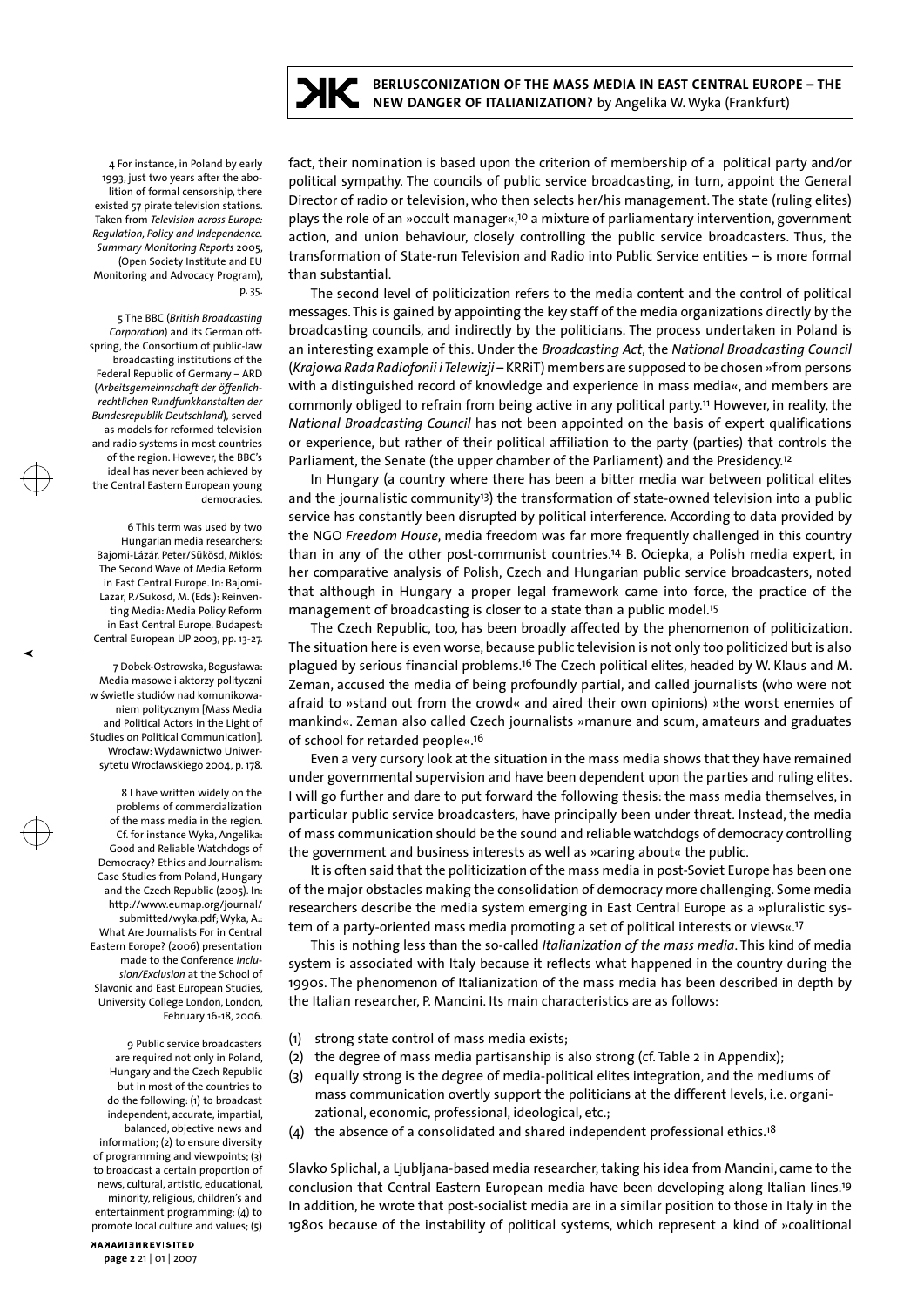to produce and broadcast programs relevant for all the regions in the country; (6) to provide free of charge airtime for public interest announcements, such as healthcare, road safety and urgent messages of state authorities. Taken from *Television across Europe*, p. 57. Compare also: *Act I of 1996 on Radio and Television Broadcasting* in Hungary, available online at http://net.jogtar.hu/jr/gen and also 2002.XX law modifying the *Law on Radio and Television* 1996 (two copies in my possession); *Broadcasting Act 2001 on Radio and Television Broadcasting Operation and on Changes of other Acts* in the Czech Republic, available online at http://www.rrtv.cz/zakony\_en/ broadcasting\_, act2001.htm, a copy in my possession; *Broadcasting Act* of 29 December 1992; *Broadcasting Act* of 2001, also available online at http://www.krrit.gov.pl/stronykrrit/ angielska. Both copies in my possession.

10 This term was used by Mungiu-Pippidi, Alina: State into Public: The Failed Reform of State TV in East Central Europe. The Joan Shorenstein Center on the Press, Politics and Public Policy, Working Paper Series, Harvard University John F. Kennedy School of Government YEAR?, p. 19.

#### 11 Cf. *Broadcasting Act*, art. 7 (1).

12 This remains highly visible even now after 15 years of political democratization. *Law and Justice* (*Prawo i Sprawiedliwość*), a political party in Poland, before the October elections openly called for the de-politicization of public service television. Yet, after the election had been won, the party drastically changed its policy towards this medium. At the moment, Law and Justice, following the previous practice, has been conducting a hot discussion and backstage deals with the other parties to appoint politically friendly personalities to media boards and broadcast commissions to serve their interests. Cf. Wyka, Angelika W.: PiS Tries to Impose its Views on Mass Media. In: Oxford Analytica – Daily Brief Service, 03.05.2006. Article available online at: http://www. oxan.com

13 The media landscape in Hungary has primarily been described as the major front of a »media war«. The media war took place at two levels. The first level related to the political warfare about the power over the free mass media. The nationalist and conservative *Hungarian Democratic Forum* – *Magyar Demokrata Fórum* – claimed that most means of mass communication, in particular the national broadcasting media, were under the control of the previous regime elites. In turn,

NANAMIENREVISITED **page 3** 21 | 01 | 2007 complex« consisting of a large number of parliamentary parties or single »great coalitions«. Unlike in Italy, the media landscape in East Central Europe is much less differentiated and pluralistic, and the commercial – particularly broadcast – sector is far less developed, which is related both to the transitional nature of the ruling political coalitions and to the general economic crisis.20 Suffice it to mention that a similar conclusion was reached by two British media experts, Colin Sparks and Anna Reading.21 Strictly speaking, the Italianization of the mass media means close ties between politics and the media. Further, the next stage of Italianization as a new danger for the countries of East Central Europe, namely *Berlusconization*, has been identified as well. The godfather of Berlusconization is the former Italy's Prime Minister and media magnate (*Mediaset*), and the dominant force in Italian broadcasting simultaneously, Silvio Berlusconi. At this point, it seems reasonable to add that Italy is a special case of controversial involvement of politicians in the regulation of broadcasting, and particularly in the state-owned broadcaster RAI (*Radiotelevisione Italiana*). For Berlusconi, ownership of media outlets was clearly of great political value. In the beginning of the 1990s, commercial television helped him move to political power (Berlusconi's party *Forza Italia* won the 1993 parlimentary elections). He has enjoyed a degree of power over both commercial and public service television in recent years that has no precedent in any developed democracy. The power Berlusconi has had is a result of the duopoly of RAI and *Mediaset* created by the alliance between politics and the media.<sup>22</sup> The negative phenomenon of Berlusconization is largely characterized by providing the audience with mainly sensational information and low-quality programs such as obscene soap operas, talk shows, private monopolies in the broadcasting industry, as well as permanent control over the media and blatant partisanship in the media.23 More to the point, the Berlusconization process of the media means that the mass media are monopolized by politicians and businessmen and used for their personal, political or business purposes exclusively.

It is beyond doubt that, in Poland, Hungary, the Czech Republic, and Romania, as well as the other countries of East Central Europe, the characteristics mentioned above can easily be found.

To illustrate the truth of this, one can recall *Law and Justice* (*Prawo i Sprawiedliwosc*), a political party in Poland, before the 2005 elections openly called for the depoliticization of public service television. Yet, after the election had been won, the party drastically changed its policy towards this medium. Now, the *National Broadcasting Council* and consequently the public television and radio management are fully filled by the people closely related to PiS and its allies, notably *Samoobrona* (*Self-Defence*) and *Liga Polskich Rodzin* (*the League of Polish Families*). Politicization of public broadcasters, appointing the media management without any competition, overwhelming presence of the ruling party, political pressure on journalists have become common practice, among other things. According to the report on the public broadcasting situation prepared recently by *Platforma Obywatelska* (*Civic Platform*), (an oppositional party), the *National Broadcasting Council* has remained the most politicized since the fall of communism. The apparent politicization of the Council has simultaneously caused the politicization of the *Board of Trustees* of public media. Mechanisms of party membership, social and family connections have been the only criteria of the staffing of public broadcasters. For instance, Marcin Wolski was appointed the director of *Public Radio* (*Polskie Radio*). However, he had previously served in an electoral committee of Lech Kaczynski when the former had run for presidency. This appointment (reward?) prompts the question as to his priority when making decisions.

 To take another example: the staffing of Czech media by political parties caused the Televi-sion crisis that took place at the end of 2000 and the beginning of 2001. Shortly, when the *Council for Radio and Television Broadcasting* (*Rada pro rozhlasové a televizní vysílání*  – RRTV), appointed by the Czech parliament, appointed a general manager, Jiří Hodač, with apparent links to political elites, the journalists working on the national TV station (*Česká televize*) barricaded themselves in the newsroom, went on strike, and broadcast their own unauthorized news programs. They demanded guarantees against political interference and the depoliticization of Czech public broadcasting. This strike was the first such event in the region and, essentially, influenced societies who fully opted for freedom of the mass media and, thus, journalists. Given that, Czech media researchers have clearly pointed to the process of »Berlusconization« of the media in the country. Of the features that encompass this phenome-non, they have, *inter alia*, specified media loyalty towards the different politicians and low quality of media content.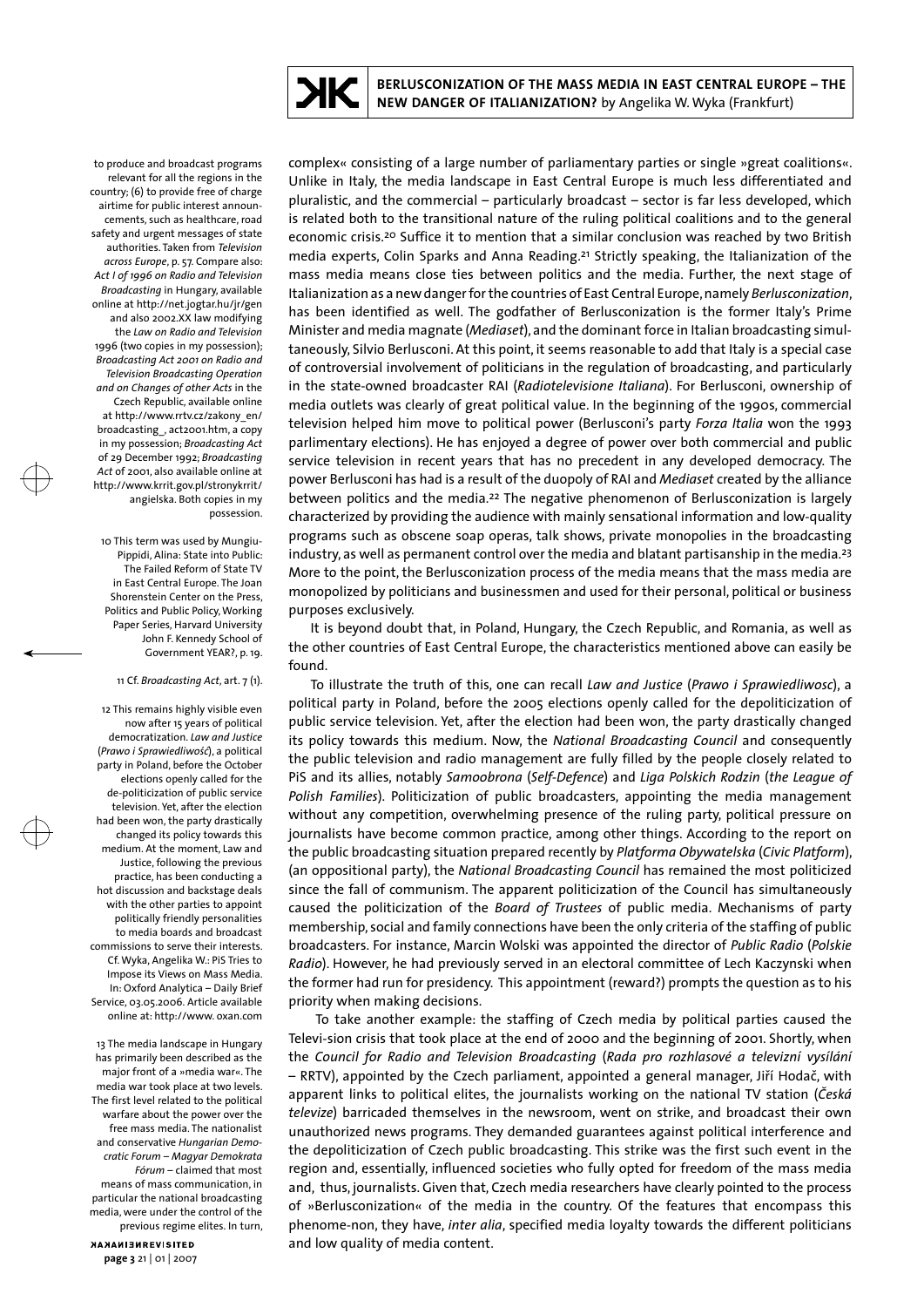

**BERLUSCONIZATION OF THE MASS MEDIA IN EAST CENTRAL EUROPE – THE NEW DANGER OF ITALIANIZATION?** by Angelika W. Wyka (Frankfurt)

What conclusion can be drawn from all this?

Great progress in transforming the media in many countries of the former communist bloc has certainly been achieved. The media, more or less, broke free from political control. However, the present panorama of the media (in particular public television and radio) is quite far from optimistic. The general impression is that the media have, at regular intervals, become a target of abuses and stealthy collusion between political and business interests. It seems then that the problem of politicization is a result of immature political elites and governments' tendency (inherited from the past) to control the media. The parties and individuals who have entered office tend to seek dominance in the media. Some, after having been elected, increasingly support authoritarian tendencies and practices. Politicization of the media is also a sort of evidence of inadequately developed political culture and political awareness among the societies and media staff, who largely say »yes« to these developments.

The mass media, instead of keeping a close watch on the political establishment (effectively affecting different decisions taken by the officials, and thus becoming truly democracybuilding institutions) are at political actors' disposal. The mass media, in other words, are not the watchdogs of democracy as it has been expected. Rather, they are the tools of the elite few to spread the message (political viewpoints) of those in control of the media outlets. This limits the articulation of various social opinions, and thus weakens the quality of democracy. Unfortunately, nothing suggests that this situation will change soon.

| Country           | Name                                       |                                                                                     | mem-them<br>bers on<br>board |                                                                                                                                                                                                                                | Official Status No. of Who appoints Who can dismiss<br>them               | <b>Tenure</b>  | No. of<br>terms            | <b>Funding</b>    |
|-------------------|--------------------------------------------|-------------------------------------------------------------------------------------|------------------------------|--------------------------------------------------------------------------------------------------------------------------------------------------------------------------------------------------------------------------------|---------------------------------------------------------------------------|----------------|----------------------------|-------------------|
| Czech<br>Republic | Broadcas-rities<br>ting                    | Council for Independent<br>Radio and administra-<br>Television tive autho-          | 13                           | Nominated by<br>of the Cham-<br>ber deputies<br>and appointed<br>by the Prime<br>Minister                                                                                                                                      | Prime Minister<br>based on a propo-stagger-<br>sal of the Cham-ed)<br>ber | $6$ (not       | max. 2                     | State bud-<br>get |
| Hungary           | National<br>Radio and<br>Commis-<br>sion   | Independent<br>entity under<br>Television the supervi-<br>sion of the<br>Parliament | at<br>least<br>5             | President of<br>the Republic<br>and Prime Mi-<br>nister jointly<br>(chair), elected<br>by the Parlia-<br>ment, acting on<br>proposals from<br>parliamentary<br>fractions of po-<br>litical parties<br>(rest of the<br>members) | They cannot be<br>reacalled                                               | $\overline{4}$ | not lim.<br>(staggerd) get | State bud-        |
| Poland            | National<br>Broadca-<br>sting Coun-<br>cil | State<br>9<br>institution                                                           |                              | Chamber of<br>Deputies (4),<br>Senate (2),<br>President of the<br>Republic (3)                                                                                                                                                 | By the institu-<br>tion that ap-<br>pointed them                          | 6              | only 1                     | State bud-<br>get |

### **Table 1: Overview of broadcasting regulators**

Source: Television across Europe – Regulation, Policy and Independence, Monitoring Reports 2005, Open Society Institute and EU Monitoring and Advocacy Program, Network Media Program, pp. 139 -144.

 the liberal *Alliance of Free Democrats* – *Szabad Demokraták Szövetsége* – accused the MDF of wanting to use the media for the election campaigns. The second level related to the debate on maintaining the Hungarian national identity in the media, in order to protect Hungarian culture against foreign investments (this was supported by the MDF and criticized by the SzDSz). Wyka, Angelika: Journalistic Standards and Democratisation of the Mass Media in Poland, Hungary and the Czech Republic. In: Ethical Space – The International Journal of Communication Ethics 2 (s005), pp. 13-17. The concept of war was chosen in order to indicate the intensity of the conflict – for more cf *Television across Europe*, p. 797.

14 For more cf. Annual Freedom House, Annual Survey of Press Freedom – Rankings 1994-2002, available online at http://www. freedomhouse.org/research/ratings. XLS.

15 Ociepka, Beata: Dla kogo telewizja publiczna? Model publiczny w postkomunistycznej Europie Środkowej [Who is Television for? The Model of Public Service Broadcasters in Post-communist Central Europe]. Wrocław: Wydawnictwo Uniwersytetu Wrocławskiego 2003, p. 238.

16 Cf. Culik, Jan: Czech Republic. Press Freedom under Threat YEAR?. A copy in my Possession. To find out more on the media crisis in the Czech Republic, cf. for instance Dragomir 2003, pp. 68-71 (Annex); Ociepka 2003, pp. 107-126.

17 Jakubowicz, Karol: The Role of Broadcasters Is to Serve the Public not the State (1999), presentation made to the Zagreb Conference on *Reforming Broadcasting*. A copy in my possession.

18 Mancini, Paolo: Il sistema fragile. I mass media in Italia tra politica e mercato, Roma: Carocci Editore 2000; cf. also Spilchal, S.: Media beyond Socialism: Theory and Practice in East-Central Europe. Boulder, San Francisco, Oxford: Westview Pr. 1994, pp. 137-154.

19 Spilchal, Slavko: Media beyond Socialism: Theory and Practice in East-Central Europe. San Francisco, Oxford: Westview Pr. 1994.

20 Splichal, S.: Between State Control and Commercialisation: Media after the Fall of Communism. In: Glenn, Phillip J./Soltys, Otakar (Eds.): Media '95. Experience and Expectations – Five Years After. Prague: Karolinum Charles UP 1996, p. 161f.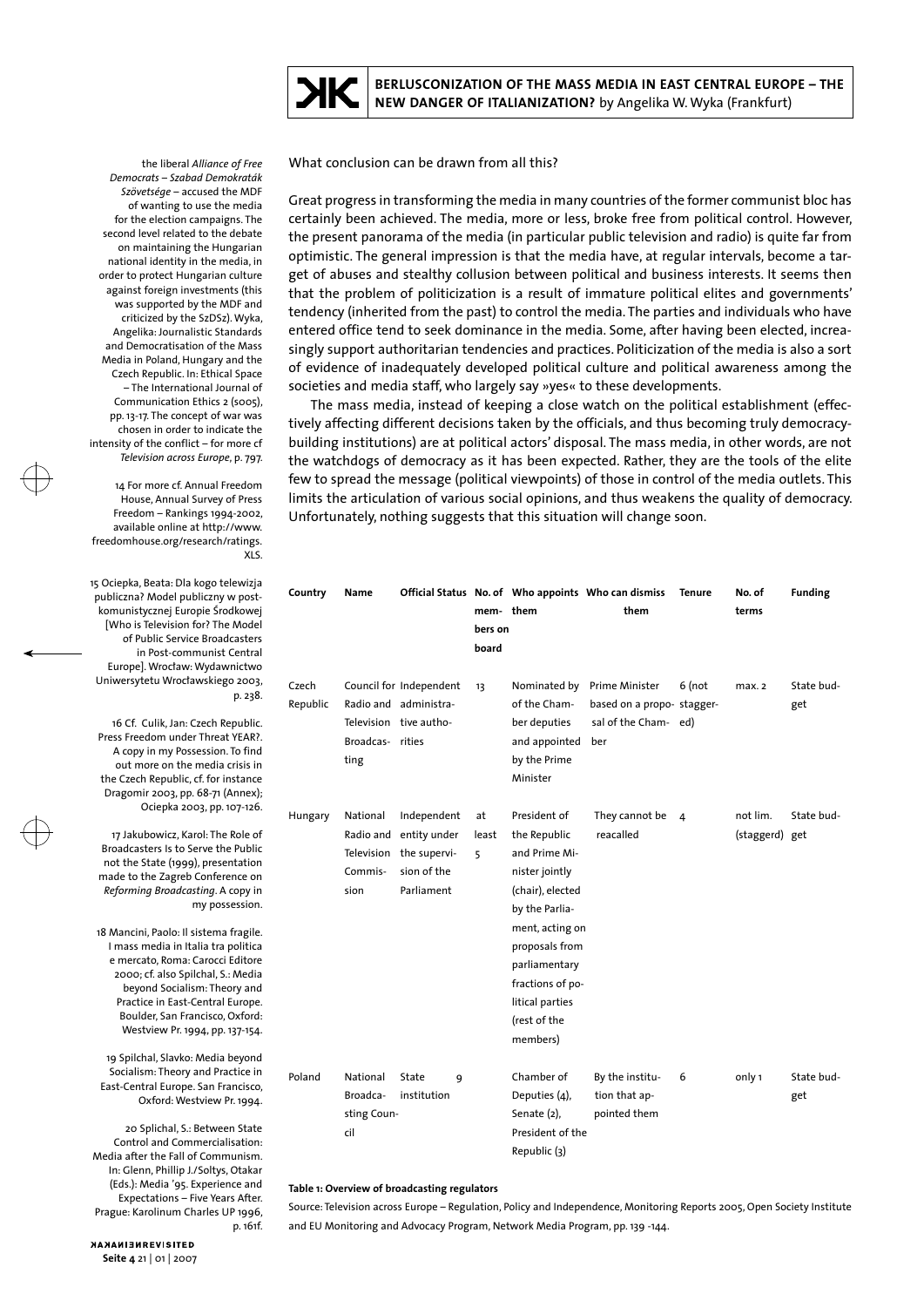

**BERLUSCONIZATION OF THE MASS MEDIA IN EAST CENTRAL EUROPE – THE NEW DANGER OF ITALIANIZATION?** by Angelika W. Wyka (Frankfurt)

21 Sparks, Colin/Reading, Anna: Communism, Capitalism and the Mass Media. London, New Dehli: SAGE 1998, pp. 177-179.

22 In 2004, the *Parlimentary Assembley* of the *Council of Europe* approved two resolutions deploring the »concentration of political, commercial and media power in Italy in the hands of one person«. Also, the resolutions stressed the dearth of independence of national public service television and expressed serious concern about the freedom of expression and media pluralism. Cf. *Television across Europe...*, p. 34 and pp. 866-954: Croteau, David/Hoynes, William: Media/Society. Industries, Images, and Audiences. Thousand Oaks, London, New Delhi: Pine Forge Press 1997; Dobek-Ostrowska 2004, pp. 179-182; Dobek-Ostrowska, B.: Transformacja systemów medialnych w krajach Europy Środkowo-Wschodniej po 1989 [The Transformation of Media Systems in East Central Europe after 1989]. Wrocław: Wrocław UP 2002, p. 31f.

23 Relijc, Dušan: Civil Society, Mass Media and Democracy in Post-Communist Countries. Paper delivered to the *Civil Society Building Project* in Russia (CSBP) 2003 in Moscow, Russia, September 2003. A copy in my possession.

| Czech Republic | Czech Television's journalists do not experience direct, serious<br>interventions of politicians or management into their work, but accuse<br>MPs of indirect ressures when they openly condemn investigative<br>reports.                                                                     |
|----------------|-----------------------------------------------------------------------------------------------------------------------------------------------------------------------------------------------------------------------------------------------------------------------------------------------|
| Hungary        | Political bias is more significant in public service television than in the<br>commercial media. However, the pro-Govermental slant of Hungarian<br>public service television has not had a big impact on the political<br>affinities of the general public.                                  |
| Poland         | TVP's [National Polish Television, AW] journalists were subject to direct<br>manipulation by the station's management, who re-fused to pay jour-<br>nalists or removed their pro-grams from the schedule if they did not<br>conform to various political demands of the station's management. |

## **Table 2: Survey of editorial independence in public service broadcasters**

Source: Television across Europe – Regulation, Policy and Independence, Monitoring Reports 2005, Open Society Institute and EU Monitoring and Advocacy Program, Network Media Program, p. 65.

**Angelika W. Wyka** is an advanced Ph.D. candidate at the Institute of Political Science and Comparative International Relations at the Johann Wolfgang Goethe University in Frankfurt/M., Germany. She has been working on the mass media (journalists) and democracy with a special focus on the media's suitability for democratic development in East Central Europe. Her education includes a Master's degree in Political Science (2003) with the emphasis on International Relations from the University of Wroclaw and a Bachelor's degree in Public Service (2001) with the emphasis on Political Marketing from the University of Legnica. She has attended many international conferences, workshops and seminars on mass media and human rights. Before moving into academic life she worked as a free-lance journalist providing articles on political, social and cultural issues. A second prize winner in a journalistic competition on the situation of refugees in Poland, organized by Ruud Lubbers, *United Nations High Commissioner for Refugees*; also a member of *Amnesty International*. Contact: wykaa@t-online.de

NANAMISHREVISITED **page 5** 21 | 01 | 2007